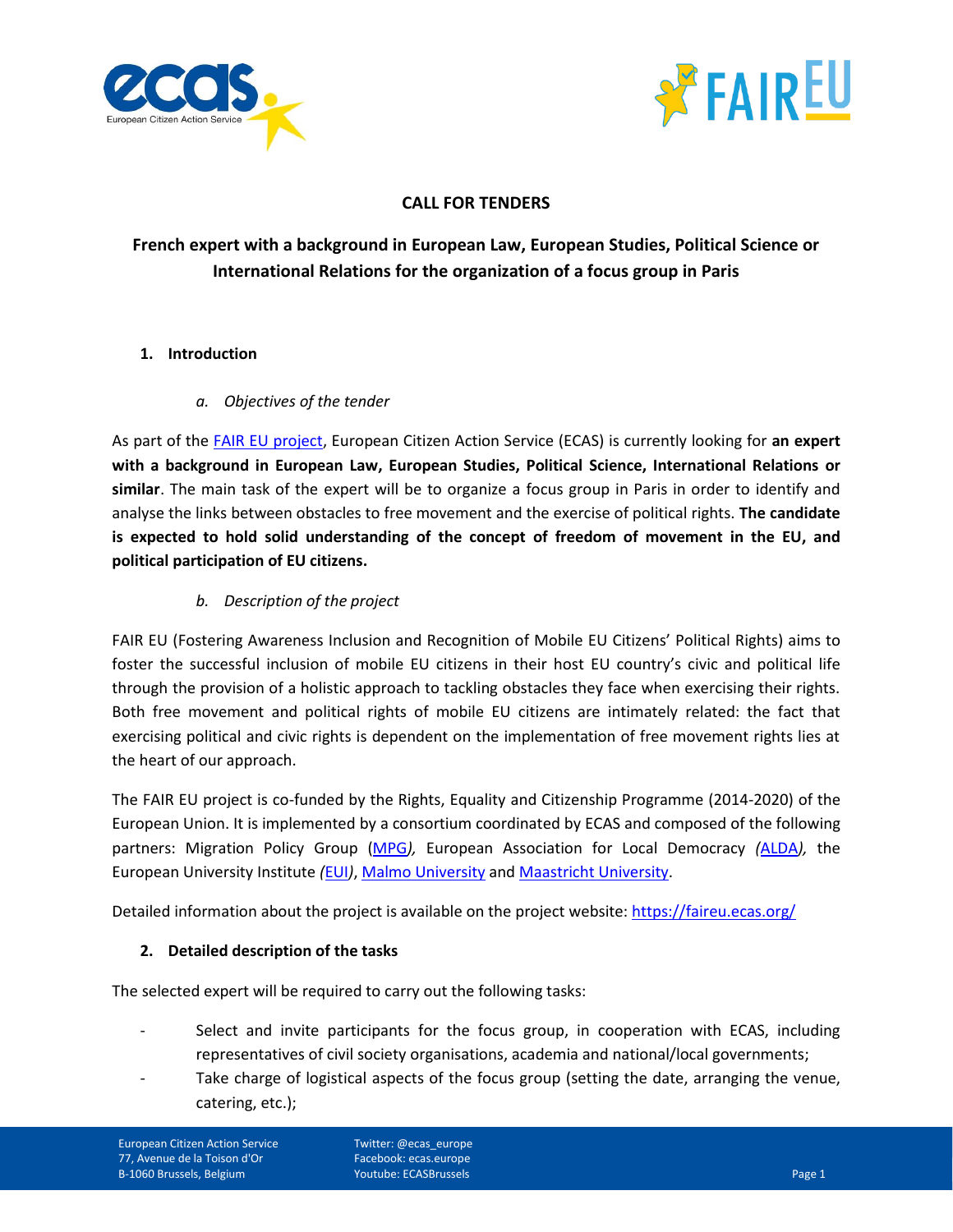



- Regularly liaise with the coordinator of the FAIR EU project;
- Conduct and moderate the focus group: discuss the links between the obstacles to freedom of movement and exercise of political rights (based on own expertise, available research and the hypotheses developed by ECAS);
- Develop the final report from the focus group including a summary of the discussions and main conclusions regarding the link between the obstacles to freedom of movement and political participation. The report must be developed in English and French.

### **3. Time framework for the focus group**

The focus group should take place between 15 and 30 November.

#### **4. Financial offer**

The offer for organization of the focus group can be priced up to €1,272 all taxes included. Additional resources will be provided for the logistical organisation of the event (room rental, catering).

#### **5. Required qualifications**

The expert should possess:

### **1) General qualifications:**

- University degree in Law, Political Science, European Studies, International Relations or similar;
- Fluency in English and French;
- Knowledge of the legal system and institutions of the country where the focus group will take place.

#### **2) General professional experience**

- At least 5 years of professional experience;
- Solid understanding of the concept of freedom of movement in the EU and political participation of EU citizens.

### **3) Specific skills**

- Previous experience as expert or trainer on the topic of freedom of movement and/or political participation;
- Proven ability to moderate and facilitate discussions in workshops or focus groups.

Twitter: @ecas\_europe Facebook: ecas.europe Youtube: ECASBrussels Page 2